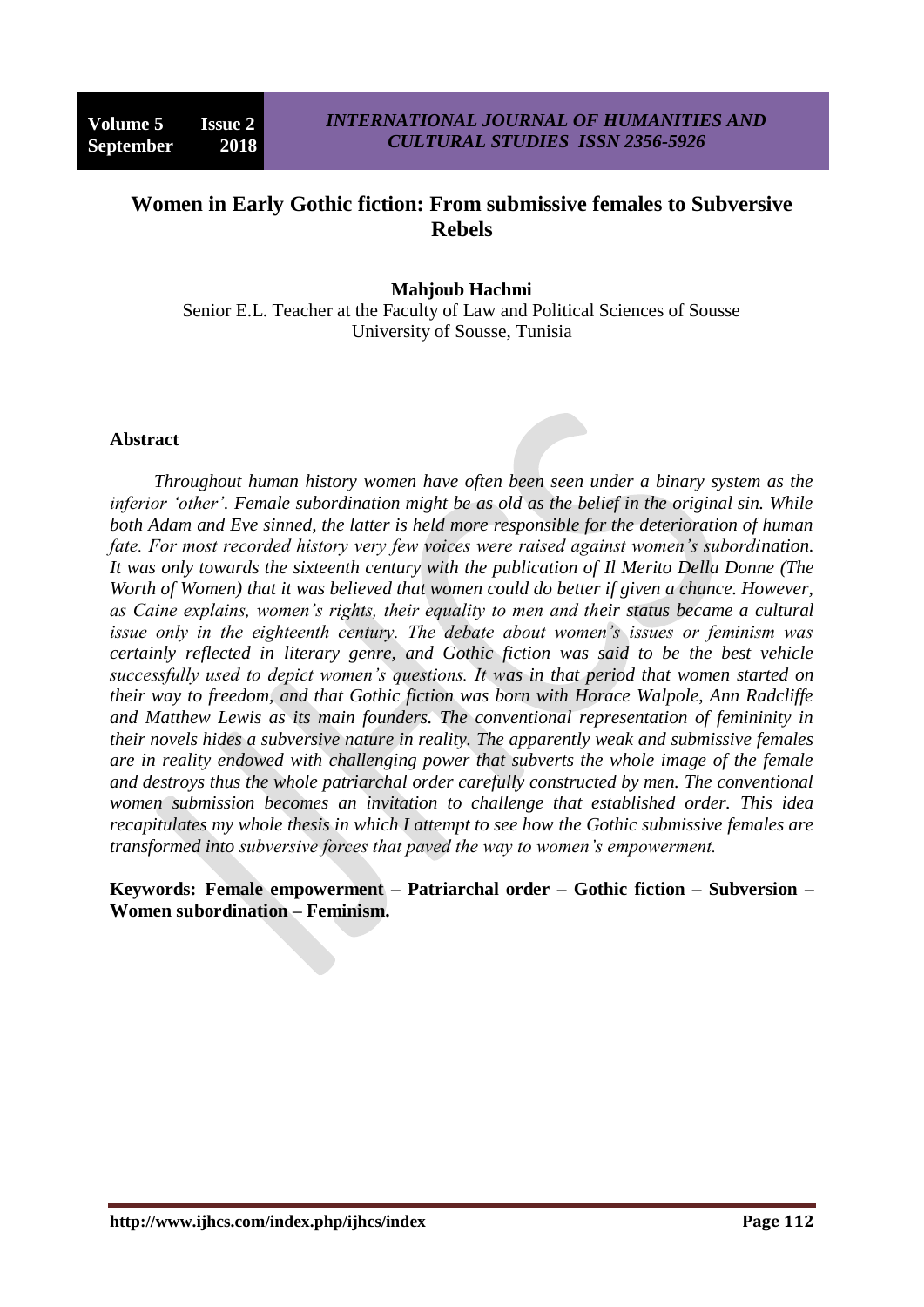The most important remark we can make is that underneath Radcliffe's passive females in her *The Mysteries of Udolpho* and Lewis's evil ones in his *The Monk,* lie the seeds of a revolutionary woman who resists the will of men around her and shows an unconventional determination to affect not only her own fate, but also that of the men around her. This might be seen, in the socio-cultural context of the nineteenth century, as a logical consequence of the patriarchal domination. As Michel Foucault put it: "where there is power there is resistance" (qtd. in Mills 198). Thus, the attempt of the female characters in Gothic novels to break the rules of submissiveness could be seen as a form of résistance to the male order. Yet, we still need to find to what extent this résistance could go. Could we speak of a revolutionary attitude aiming at subverting the whole patriarchal order? Or was it a simple reaction in order to better some of women's socio-economic conditions at that time?

Lewis seems to go farther than Radcliffe in moving away from the conventional feminine character. The extravagant sexuality, the temptation of a male and the evil deeds, make of Matilda the anti-feminine figure. However, it is also interesting to see how powerful Lewis makes this female. Matilda is introduced at the beginning of the novel in a tricky game of disguise. When her reality is discovered, she imposes her will on Ambrosio and obliges him to accept her, leaving him no choice after her threat to kill herself if he refuses. Later, we discover that she saves him from death as she says: "I have sacrificed a pebble, and saved a diamond. My death preserves a life valuable to the world, and more dear to me than my own yes father, I am poisoned, but know that the poison once circulated in your veins" (Monk 79). From this moment, we feel that Matilda, being Ambrosio's saviour, is endowed with a certain power that gives her advantage over him. Then, the more we read, the more powerful Matilda becomes. She uses different means to dominate Ambrosio and lead him to his final fate. In the second part of the novel, most of her discourse is in the imperative form, giving Ambrosio directions on how to behave and what to do. We read:

> 'Beware of what you do', interrupted Matilda, 'your sudden change of sentiment may naturally create surprise, and may give birth to suspicions which it is most our interest to avoid. Rather redouble your outward austerity, and thunder and menaces against the errors of others, the better to conceal your own. Abandon the nun to her fate [...] Give me the lamp Ambrosio I must descend alone into these caverns; wait here and if any one approaches warn me by your voice'. (Monk 199)

This is just one example of the frequent instances that relate the unconventional way in which a female dominates and leads a submissive and passive male. His inferiority to Matilda and his total dependence on her reaches its utmost when she manages to manipulate his sexual desires and promises to satisfy his lust for Antonia whom he saw naked in Matilda's magical mirror. He cries: "I yield [. . .] 'dashing the mirror upon the ground: 'Matilda I follow you' Do with me what you will!" (Monk 233). She succeeds to do with him what she wants indeed. Thus, even if Lewis intended to make of Matilda the incarnation of evil and represent in her the female temptress, we must not ignore the image of the powerful and dominating woman in this heroine at a time when femininity was synonymous with weakness and submissiveness.

We might need to prove that Lewis intentionally made his female characters more powerful than his male ones. In order to do that, we can mention the example of Agnes. She, too, is made more powerful than her male counterpart. In her love relationship with him, we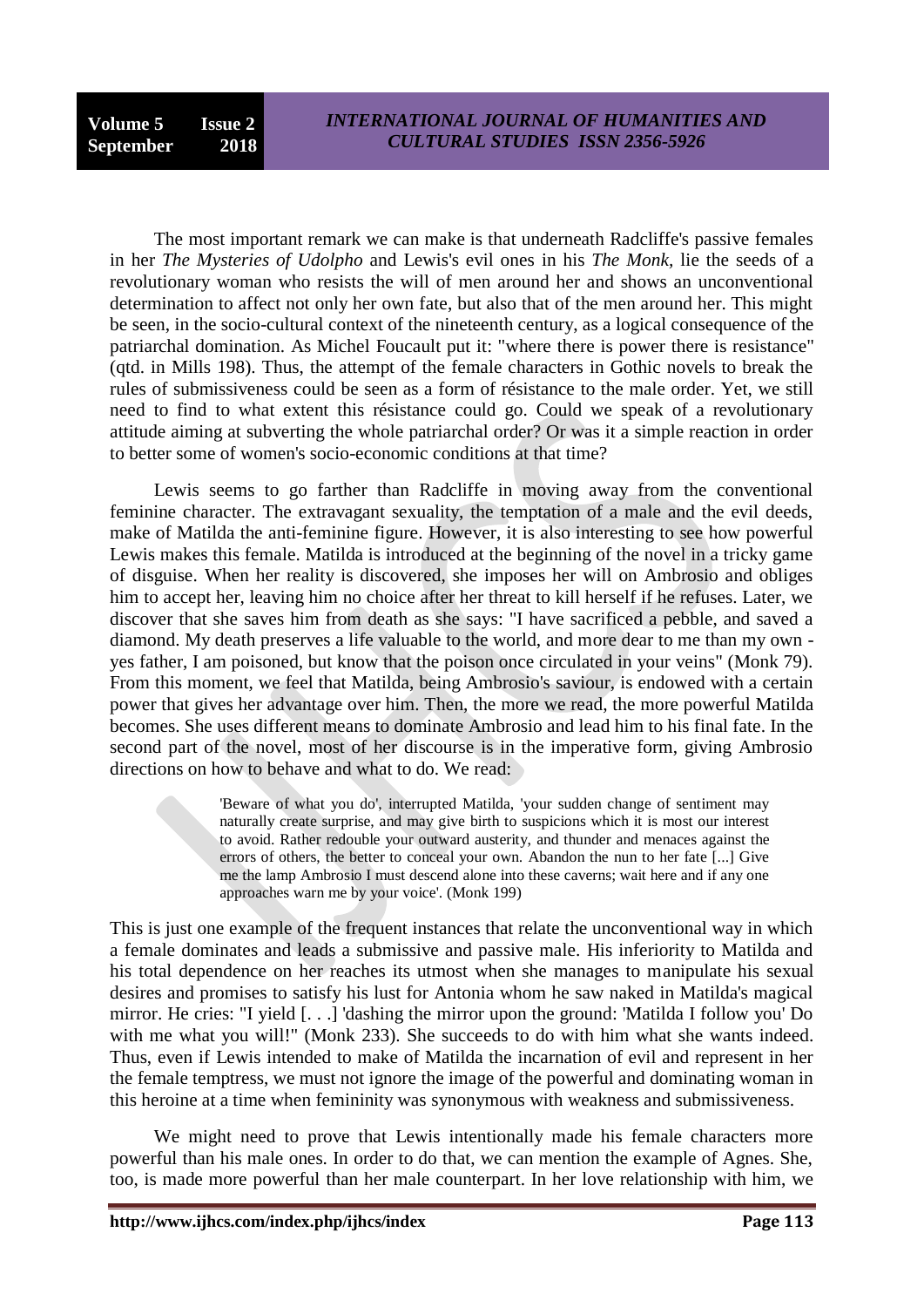see that it is she who thinks, plans and decides. These capacities are conventionally male rather than female. She says "Flight is my only resource from the horrors of a convent; and my imprudence must be excused by the urgency of the danger. Now listen to the plan by which I hope to effect my escape" (130). Again, the imperative form is used by a woman; the words 'plan' and 'escape' are in themselves a transgression of the conventions of femininity. We are presented with females who are able to reason, decide, plan and even lead males. In brief, they are empowered women.

It is worth mentioning that if Lewis was able to go to that extent in this representation of such revolutionary females, it was in a way due to Radcliffe who, before Lewis, represented her female characters in such a way that they could be said to hold the seeds of a subversive attitude of the patriarchal order.

Emily, the heroine in whom the reader might see the ideal feminine according to the eighteenth-century conventions, seems to be endowed with other characteristics which make her not only different from that conventional image of femininity, but even a real subversion of it. Underneath that passive and submissive woman lies another one strongly determined to face all dangers, real and superstitious, and ready to challenge the male power in its most terrifying forms incarnated in the villain Montoni. Emily is thus given new dimensions, and her femininity needs to be seen under a new angle, different from what the nineteenth century readers would expect.

To come closer to this new image of this heroine, we need to focus on two main points. First, we need to find what makes of Emily a character different from the eighteenth century expectations in her love relationship with Valancourt. Secondly, we will try to study her attitude towards males in general and mainly towards Montoni who represents male power, and see what image Radcliffe intends to convey through such an attitude.

One of the most important components of the main plot in *T.M.U* is Emily's love relationship with Valancourt. Naturally, particular attention was given in the eighteenth century to female emotionality as it was an evident factor in the determination of the female's future happiness. John Gregory, From a *Father 's Legacy to his Daughters* 1774, says: "There is one advice I shall leave you, to which I beg your particular attention. Before your affections come to be the least engaged to any man, examine your tempers, your tastes, and your hearts, very severely and search in your own minds, what are the requisites to your happiness in a married state" (qtd. in Jones 52). Emily faces this dilemma of accepting to marry Valancourt or not towards the end of the novel when she meets him again after a long time of separation and suffering. Their relationship starts at the beginning of the novel. She and her father, Mr. St Aubert, meet Valancourt by chance wandering in the Pyrenees and after a short moment of separation, an accident joins them together. Thus, Valancourt and Emily get the chance to know each other better. The first love declaration comes without delay:

> Valancourt understood her feelings, and was silent; had she raised her eyes from the ground she would have seen tears in his. He rose, and leaned on the wall of the terrace, from which, in a few moments, he returned to his seat, then rose again, and appeared to be greatly agitated [. . .] Valancourt again sat down, but was still silent, and trembled. At length he said, with a hesitating voice, 'this lovely scène! - I am going to leave - to leave you — perhaps for ever! These moments may never return; I cannot resolve to neglect, though I scarcely dare to avail myself of them. Let me, however, without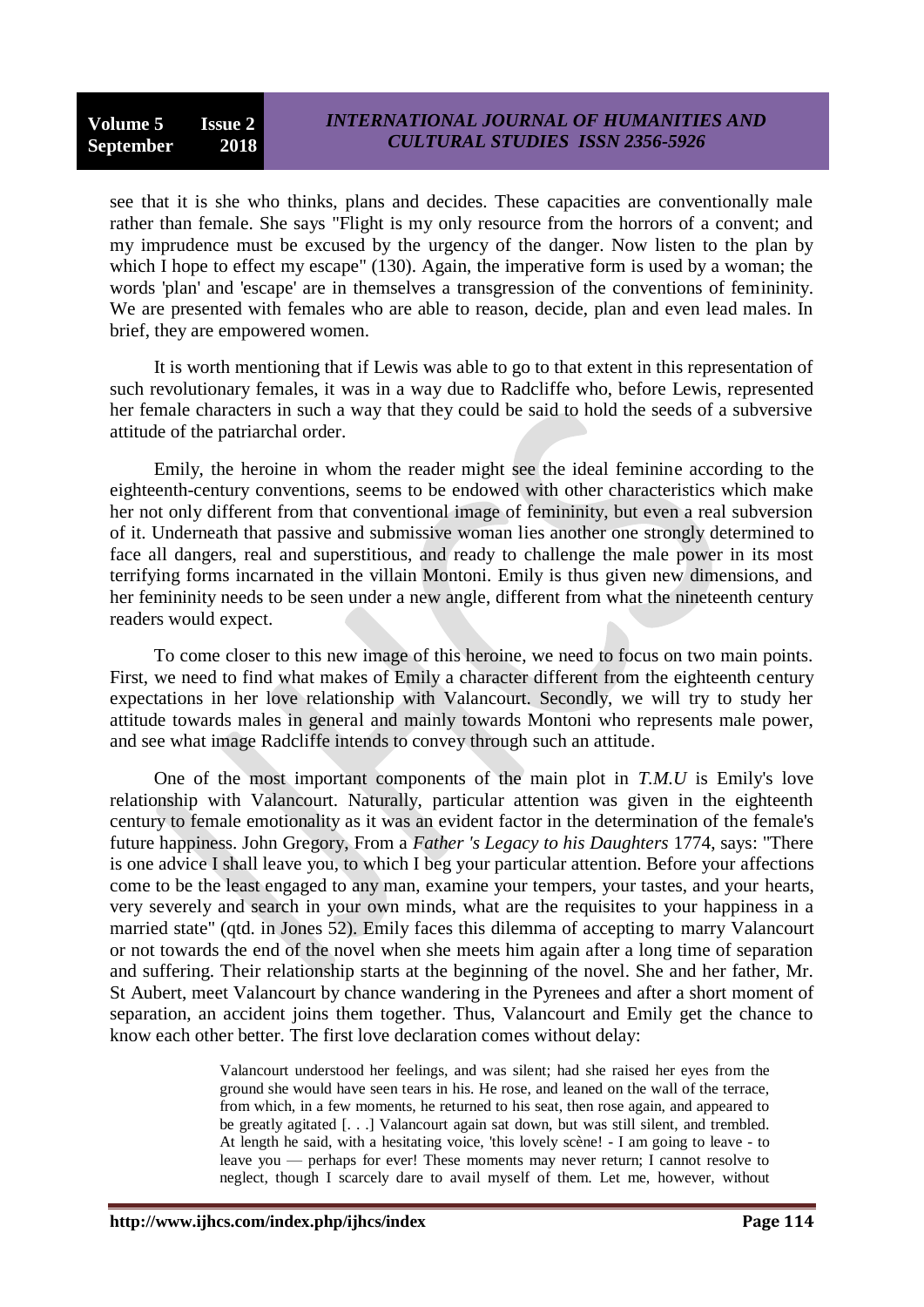offending the delicacy of your sorrow, venture to declare the admiration I must always feel of your goodness, - O! That at some future period I might be permitted to call it love! (*T.M.U* 106)

We need to underline here Valancourt's tears, his trembling, hesitation and agitation resulting from his excessive emotionality, a characteristic conventionally attributed to females. We need to stress that, because at that moment, Emily's reaction was surprising

> Emily made another effort to overcome the confusion of her thought, and to speak. She feared to trust the preference her heart acknowledged towards Valancourt and to give him any encouragement for hope, on so short an acquaintance. For though in this narrow period she had admired much that was admirable in his taste and disposition, and though those observations had been sanctioned by the opinion of her father, they were not sufficient testimonies of his general worth to determine her upon a subject so infinitely important to her future happiness as that, which now solicited her attention" (*T.M.U* 106-07).

We have here a woman who tries to overcome her feelings in favour of her reason. She tends to be more attentive to her future happiness than readers would expect a female to be. The male-female roles seem to be reversed; while Valancourt is unable to conceal his tears and is so explicit in his emotionality, Emily is so thoughtful about her future.

Once again, Valancourt stands motionless and passive in front of Emily's decision when Emily has to follow her aunt Madame Cheron and Montoni in their voyage to Italy. All that Valancourt could do is to say to her: "It would be impossible for you to reason thus coolly, thus deliberately if you did. I am torn with anguish at the prospect of our separation, and of the evils that may await you in consequence of it; I would encounter any hazards to prevent it - to save you" (158). Indeed, Valancourt was able to predict the evils that were to happen to Emily; however, he was unable to save her; neither could he change anything in the course of events. All he could do was to lament his disability "I am a wretch - a very wretch, that have shewn the fortitude of a man, who ought to have supported you, I have increased your sufferings by the conduct of a child! Forgive me Emily" (*T.M.U* 159). Emily's decision was taken and she indeed left Valancourt, overcoming her emotions and went on her way to an unknown fate. Valancourt disappears from the course of events and Emily continues alone to face new horrible circumstances and to go through difficult experiences. Yet, Valancourt's love still lingers in her heart and she patiently awaits the moment of meeting him again. Finally, after a long period of despair and disappointment, they meet each other. Unfortunately, it is a new Valancourt that she finds, different from the one she loves.

Valancourt reappears towards the end of the novel but with a new character that is described to Emily by the count:

> 'I soon learned that these, his associates, had drawn him into a course of dissipation, from which he appeared to have neither the power, nor the inclination, to extricate himself. He lost large sums at the gaming-table, he became infatuated with play; and was ruined. I spoke tenderly of this to his friends, who assured me that they had remonstrated with him, till they were weary. I afterwards learned, that, in consideration of his talents for play, which were generally successful, when unopposed by the tricks of villainy, - that in consideration of these, the party had initiated him into the secrets of their trade, and allotted him a share of their profits'. (*T.M.U* 506)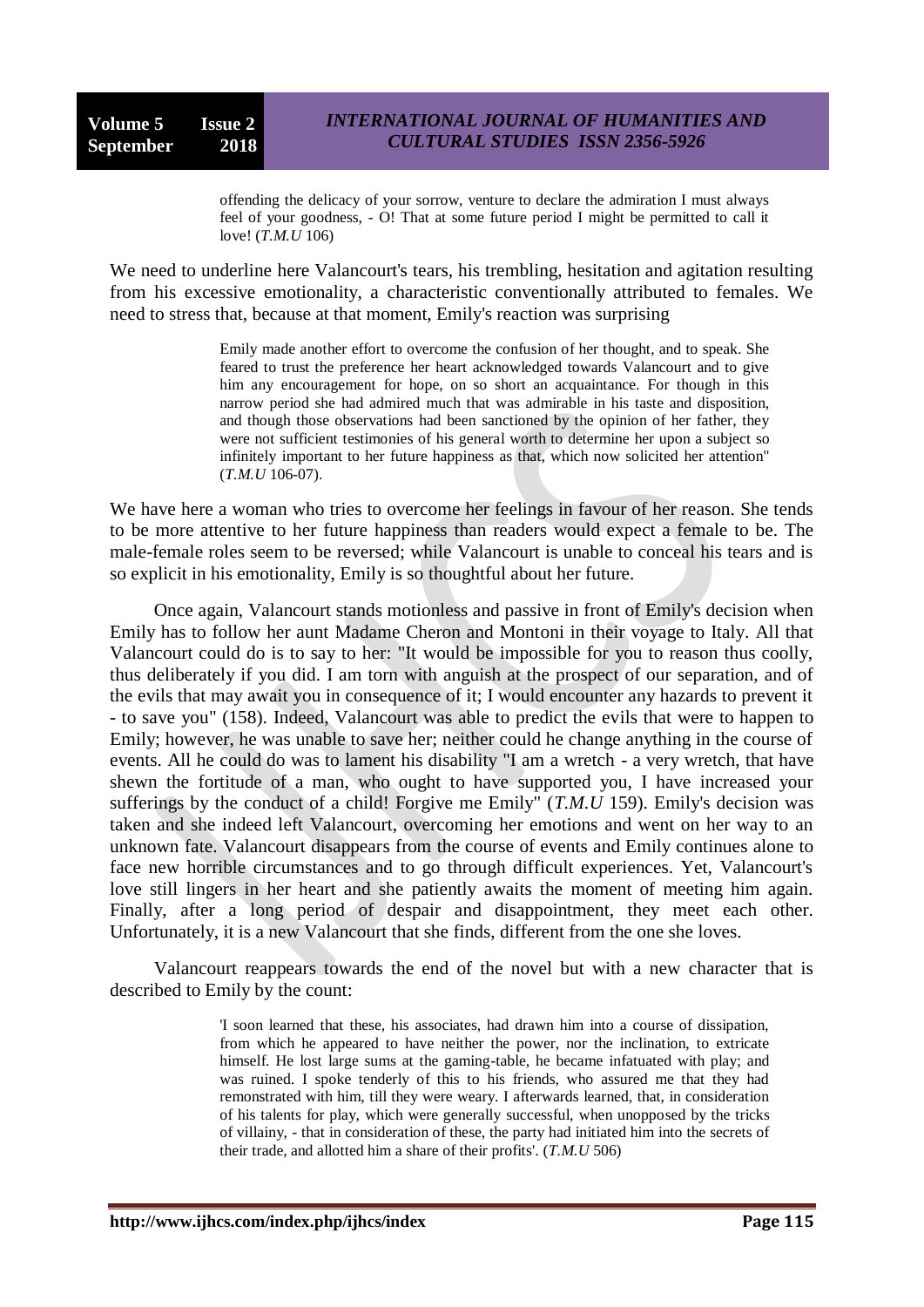Emily's expected reaction of shock and disappointment after such a long time of patience and expectations, is a natural reaction of any female in similar circumstances. However, readers would be astonished at the decision Emily takes with an unexpected determination to reject this fallen Valancourt. Her irreversible decision comes:

> Spare me the necessity of mentioning those circumstances of your conduct, which oblige me to break our connection forever. We must depart, I now see you for the last time'. 'Impossible' cried Valancourt, roused from his deep silence, 'you cannot mean to throw me from you forever!' 'We must! Repeated Emily, with emphasis - and that forever! Your own conduct has made this necessary'. (*T.M.U* 514)

This could be seen as a strange strength of character and determination to overcome feelings in favour of reason. This instance could be considered as the most important didactic message to the females of that time. Valancourt admits his fall, accepts his inferiority and begs Emily to save him. "Tis true, I am fallen - fallen from my own esteem! [. . .] would you not otherwise be willing to hope for my reformation - and could you bear, by estranging me from you, to abandon me to misery - to myself! If you still loved me, you would find your own happiness in saving mine" (*T.M.U* 515). Despite the strong love that still exists in Emily's heart, she doesn't regret her decision to reject the fallen Valancourt. "The strength of her mind had enabled her to triumph over present suffering" (*T.M.U* 584). Emily is made stronger than the circumstances and neither her love for Valancourt, nor the hard moments she experiences could change her decisions. On the contrary, she continues in a self-determination that adds much to the didactic dimension of her story. The compensation cornes without delay, at the end of the novel. Indeed, Valancourt is reformed; he is saved by Emily who accepts him and their story ends by marriage. It is A long story of love, separation, suffering and finally happiness. Yet, throughout the whole of it, it is Emily who decides and dominates, subverting the stereotypes of female emotionality and passivity.

However, Radcliffe tends to concentrate her greatest efforts in the representation of femininity in her novel, on the male-female relationship established between her female heroine and her male villain. Indeed, from the time he appears in the novel, Montoni is endowed with all the masculine characteristics of power and physical harshness which are reinforced by a clear tendency to dominate all the females around him. Montoni's first contact is with Mme Cheron and his interest in her is spurred by her would be heritage. Emily is forced to follow him to Italy, but her relationship with him at the beginning is characterized by a total absence of communication.

> Montoni and his family drew round the fire. Madam Montoni made several attempts at conversation, but his sullen answers repulsed her, while Emily sat endeavouring to acquire courage enough to speak to him. At length, in a tremulous voice, she said, 'May I ask, sir; the motive of this sudden journey?' - After a long pause, she recovered sufficient breath to repeat the question. It does not suit me to answer enquiries! Said Montoni.' Nor does it become you to make them. (*T.M.U* 230)

Montoni's behaviour here is typical of the male desire to keep women under control, passive and ignorant of any serious matter of life. His repulsive attitude may also be explained by his deep deception when he discovered that his wife was not as rich as he expected. This increased his determination to dispossess her of her estates, her sole property.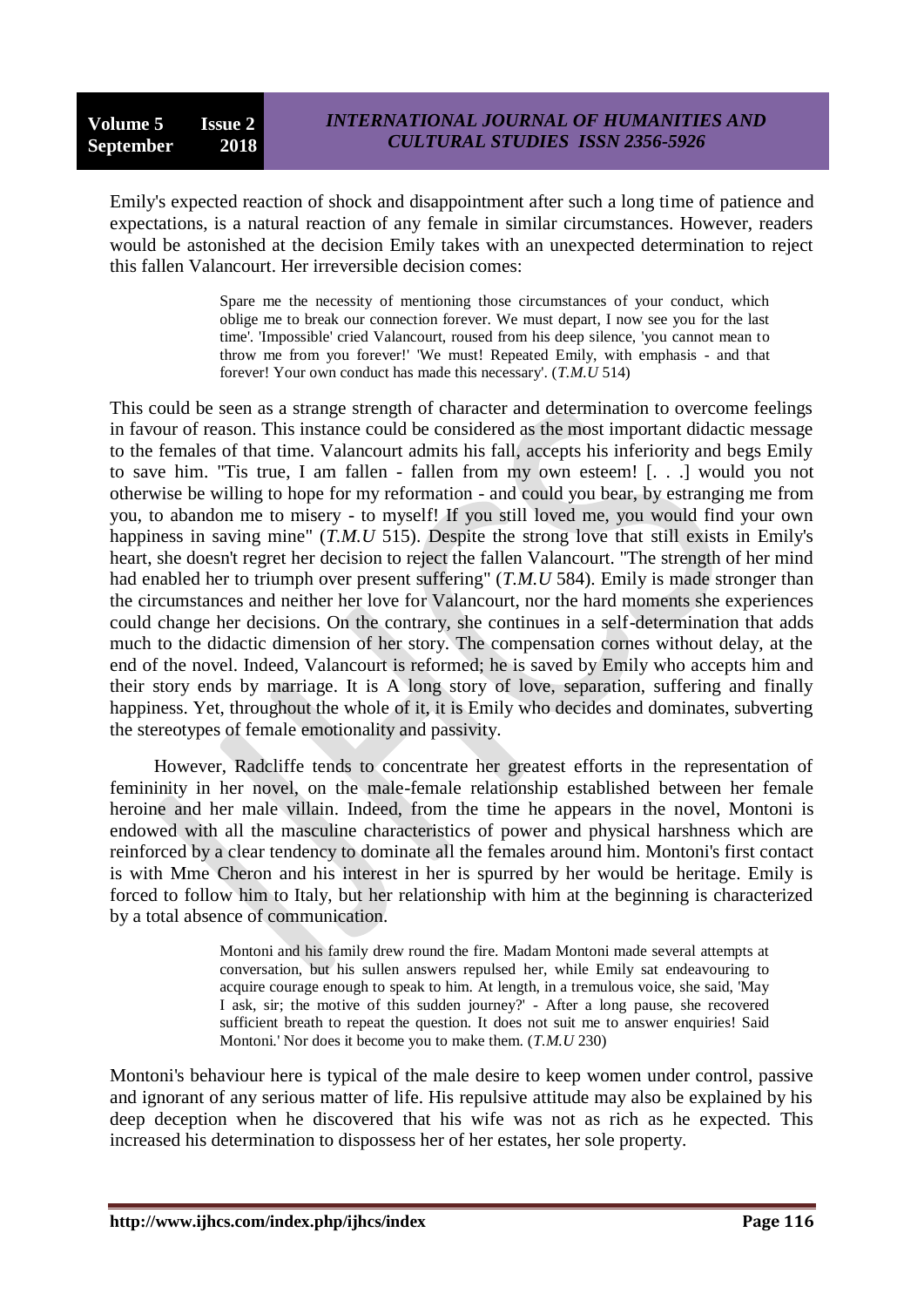This same cause was at the origin of the struggle between Montoni and Emily as "although she fears sexual violation or worse at his hands, Montoni's interest in her is more economic than libidinous, he simply wants her money" (Terry Castle. Introduction.*T.M.U* 10). That was indeed the main cause of the male- female struggle in this novel.

Montoni's reaction to his wife was to imprison her to death. This attitude was not really awkward from the eighteenth century point of view. However, what was odd and unexpected is the wife's ability to say no. Madam Cheron was able to refuse Montoni's requirements despite threats, torture and even death. It is an exceptional strength of character and determination with which Radcliffe intentionally endowed this female character in an attempt to say no to males and to oppose their will. This, in itself was a kind of résistance which was intensified by Emily's similar attitude. The beginning of Emily's struggle against Montoni starts when she decides to leave Udolpho: "I can no longer remain here with propriety, sir 'said she, and I may be allowed to ask, by what right you detain me'. 'It is my will that you remain here' said Montoni" (*T.M.U* 361). This is the male will opposed by a female transgression. Inheritance will once again be the cause of much more struggle. After her aunt's death, Emily became the new proprietor of the estates.

> She began to hope he [Montoni] meant to resign, now that her aunt was no more, the authority he had usurped over her; till she recollected, that the estates, which had occasioned so much contention, were now hers, and she then feared Montoni was about to employ some stratagem for obtaining them, and that he would detain her his prisoner till he succeeded. This thought instead of overcoming her with despondency, roused all the latent powers of her fortitude into action. (*T.M.U 379*)

That was the first moment we see such a determination of Emily emanating from her selfconfidence. That feeling was translated later into action when, despite the different means

Montoni used to convince her to give up, ranging from threats to flattery, Emily's answer was: "I am not so ignorant, Signor, of the laws on this subject, as to be misled by the assertions of any person. The law, in the present instance, gives me the estates in question, and my own hand shall never betray my right" (381). Emily will persevere to preserve her right until the end of the novel. Yet unlike her aunt, she was victorious in the end. She manages to preserve her economic independence which was one of the most basic needs of the eighteenth century 'feminist requirements' as women were becoming aware that any betterment of their conditions, essentially needed a guarantee of a minimum economic independence.

Another level at which Radcliffe highlights her heroine's ability to oppose men's will, is that of the refusal of arranged marriages. Despite the numerous attempts of Montoni to arrange a marriage for her that would serve his own benefits, she remained determined not to resign, following her own decision to wait for Valancourt, which she did and ended up by achieving her own happiness in the end.

Emily's power to resist Montoni's attempts to dispossess her of her property and oblige her to marry, is intensified by her particular ability to deal with difficult situations and to solve problems. She soon becomes an active doer instead of that passive and submissive woman. Emily's weakness and inferiority is subverted into a strength and superiority when she gets into contact with the other males in the novel. When Morano is wounded by Montoni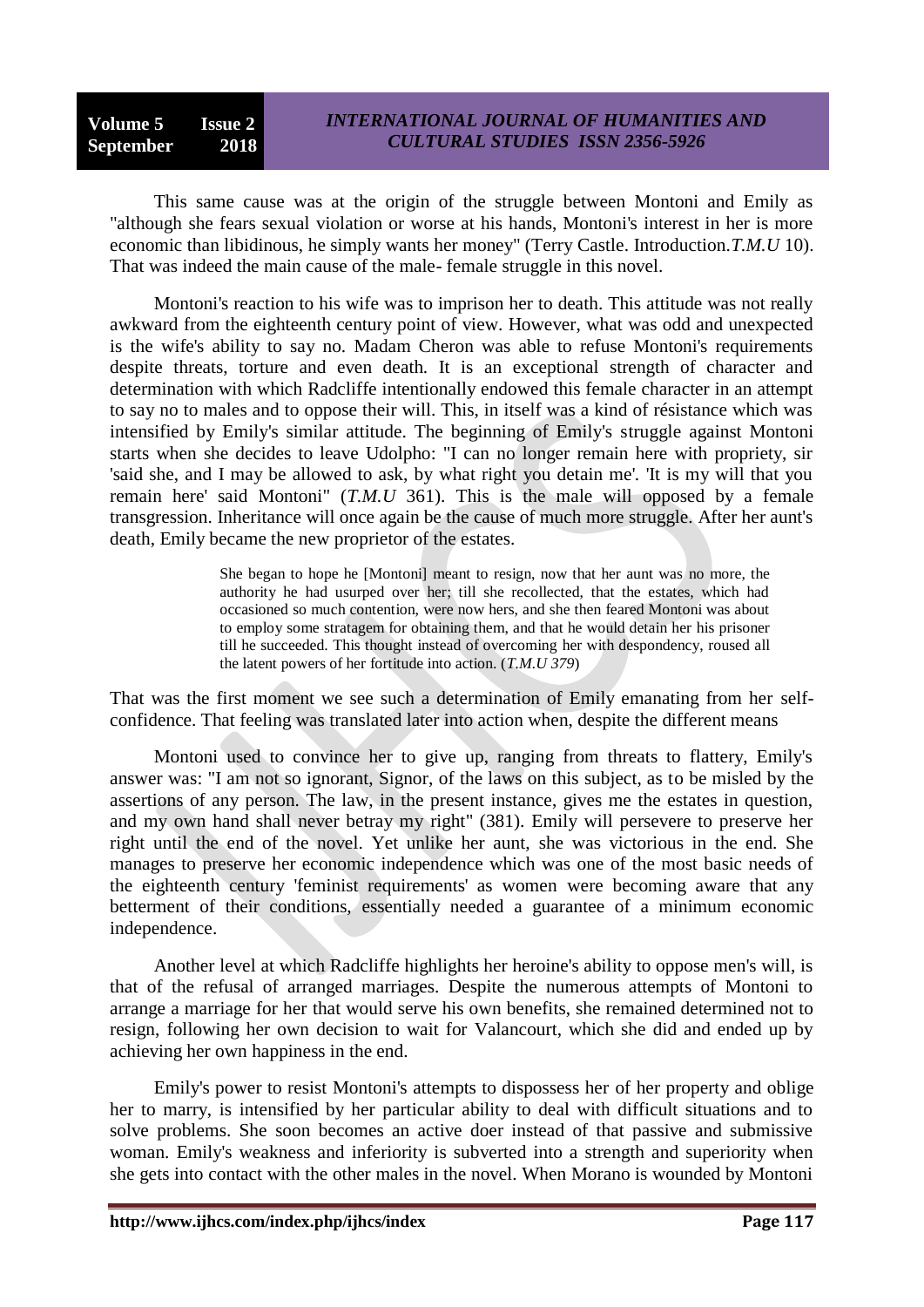"the count's servants having declared that they would not move him till he revived, Montoni's stood inactive, Cavigni remonstrating, and Emily, superior to Montoni's menaces, giving water to Morano, and directing the attendants to bind up his wound" (*T.M.U* 267). Emily's superiority could be seen here in her disobedience to Montoni, her ability to direct attendants and also her ability to forgive Morano and save him.

Once again, Emily takes the initiative when Cavigni and Verezzi were in dispute. She "went towards them, in the hope of conciliating their difference [. . .] Emily joined her entreaties to Cavigni's arguments, and they at length, prevailed so far, as that Verezee consented to retire, without seeing Montoni" (*T.M.U* 271) Emily no longer cares about her own problems only; she is no longer ignorant of what happens around her in the castle. She helps those who need assistance and reconciliates those in dispute.

Towards the end of the novel, other females join Emily in this transition from passivity to activity. It is a female, Dorothy, who saves ail her companions from death by banditti. The significance of such incidents emanates from the fact that females are enabled to take the initiative, to be active and to have the power to affect the course of events. Being active, able to resist men's will and daring to say no in the context of the eighteenth century, was in itself a transgression and a subversion of the male and female roles.

Despite the major differences we can find between Walpole, Radcliffe and Lewis the three share one main point: All try to use literature as a space of challenge in which they handle such an important topic, as the status of woman at that time. Even though literature has always been used as a "site of résistance to ideological positions as well as a means of propagating them" (Ellis, Introduction), what those three Gothic novelists did was to use this new genre in order to deal with a topic that was more or less a taboo in a deeply rooted patriarchal structure. The social context of the eighteenth century was so much based on the male order that no realistic literary work could deal with women's conditions or promote any changes of the status quo. Through blending reality and fiction and melting the natural and the supernatural, Gothic novelists managed to safely criticize woman's conditions of subordination and subvert the established patriarchal order. In *The Contested Castle,* Ellis explains that the subversive nature of the Gothic is made acceptable also through moving the stories back to the Middle Ages. The evil in the characters, their fall and transgression is seen by readers with a distance in order to avoid negative reactions.

However, despite the attempts to hide the subversive nature of Gothic novels, everything shows that they were written with the intention of highlighting some aspects of the eighteenth century society. Speaking about the main themes in *T.M.U,* Howard states that:

> Many, if not most, of Emily's terrors and imaginings are of sexual violation, confinement, loss of rights and property, and death. We can then claim that the author was using superstition, presentiment, and hints and tales of the supernatural to acknowledge the powerful desires and fears which lay just below the surface of the eighteenth century British society. (131)

The main theme expressed in Radcliffe's novel is based on the struggle of Emily against the domination of Montoni. The focus on the fears of male domination and the desire for escape make of *T.M.U* a subversive novel, as Howard argues. This may enable us to place this novel in what Gilbert and Gubar categorize as "both revisonary and revolutionary, even when it is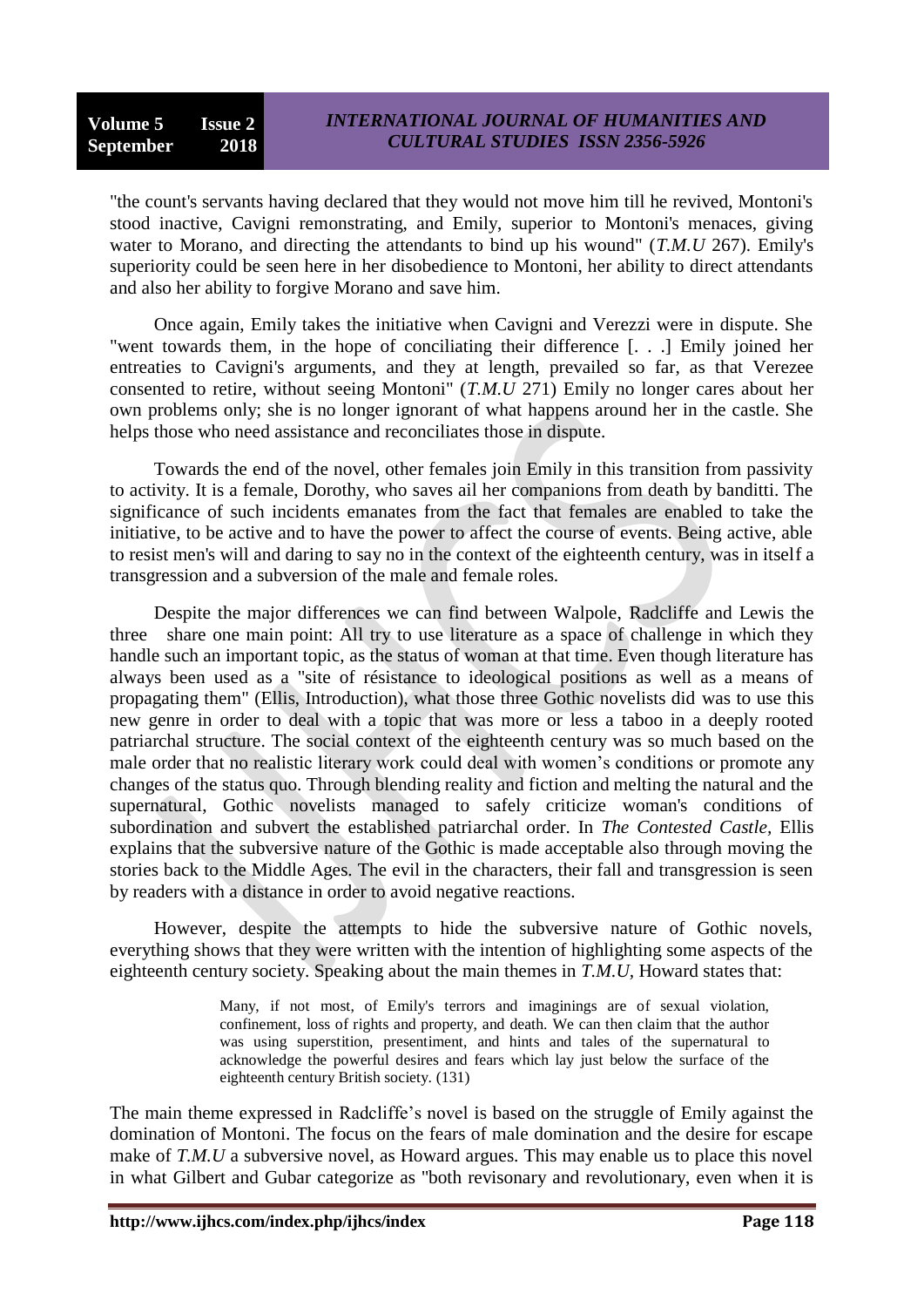produced by writers we usually think of as models of angelic resignation" (80). The female submission that we might find in some sequences of Gothic novels is just an apparent facet that hides the subversive reality. This double-faced nature of these novels is made clear at the level of characterization.

Isabella, Emily, Agnes or any other Gothic heroine, who may be seen as typically conventional females, tum out after closer examination to be symbols of résistance to the male power. Their courage and their desire to escape and overcome their fears of the real and the supernatural terrors around them become symbolic of the female desire for emancipation. The Gothic heroines are thus presented as the best vehicle for feminist aspirations.

The elaboration of suitable adventures for such a heroine that is of dangers which left the heroine essentially unscathed, being rooted in fantasy rather than reality, led to the development of the Gothic mode. And the Gothic mode eventually became the vehicle for feminism, since it provided a radical alternative to the daylight reality of conformity and acceptance, offering a dark world of the psyche in which women were the imprisoned victims of men. (Figes 57)

The Gothic heroine endowed with so much courage and determination, can become the alternative for the eighteenth century submissive and subordinated women. Emily's female power is best described by Ellis who in the nineteenth century wrote that "we see that the female virtue coupled with initiative is capable of prevailing over its enemies. It must be strengthened through tests, until knowledge that was nominally forbidden cormes to the surface as evidence of the guiding hand of providence, concurring finally with the heroine's own voice of reason" (131). The female's virtue, knowledge, experience and reason enable her to resist male domination and subvert the patriarchal order. The general overview of the whole process of female résistance enables us to see a quick evolution from the simple criticism at the beginning to the radical change brought up later:

> When women did begin to comment on the social system in fiction their outlook was essentially humanist. Leaving aside isolated statements on the position of their own sex, which occur in the writings of all women, from Jane Austen to Mary Wollstencraft, they tended to stand aside from and, indeed, distrust political Systems and solutions and view the problems they described in terms of human relations they tended to blame male behaviour, and see the solution in terms of the feminisation of society. (Figes 153)

This is the most extreme form of female struggle presented in the destruction of the male. It is becoming more and more evident that women have overcome most of the difficulties on their way to freedom and equality with men. Very few socio-cultural or economic difficulties can still resist the process of women's emancipation. Man is no longer that subordinating enemy of woman. However, women still have so much to discover, not in their external world but in their inner one. This too was another challenge that Radcliffe, for example, included in her novel. Emily's struggle is not only against Montoni; she has also other inner difficulties to overcome.

An important characteristic of Gothic novels is the use of very particular spaces chosen by the authors to shape the thematic dimension of the texts. It is not haphazardly that the three novels we have in hand are set in similar spaces of churches, castles and graveyards, all of which share the characteristic of being closed and limited spaces. Females are often brought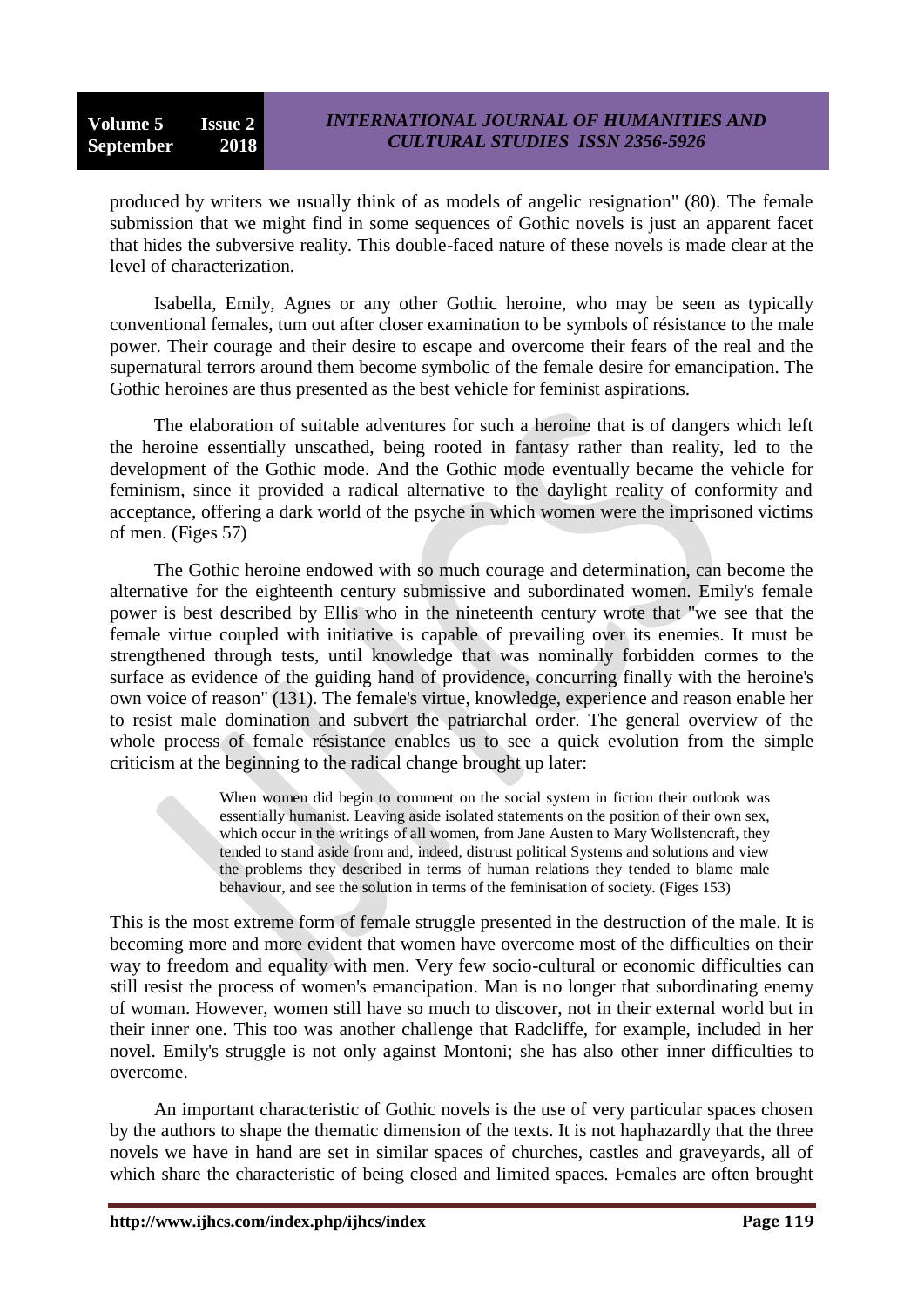into these places by force and during their stay or rather imprisonment they never feel at ease there. "For if the female is the 'other' of 'male' culture, so must culture - the house -be 'other' to her (Williams 44). The Gothic heroines have to struggle not only against the male villain around them, but also against the space where they are put. Their struggle is clearly seen in their attempt to discover the world, which makes their reality both outside and inside them. These heroines are all the time trying to escape that reality and sometimes they manage to subvert it.

In TMU, Emily is first presented in her family environment and in a natural landscape where her happiness is clearly felt. Yet, her world quickly falls apart and she is transplanted and dragged to the other world of Udolpho, which is not different from the villain Montoni. From the first sight, she feels "as if she was going into her prison" (TMU 227). It is in this place that Emily has to face all sorts of danger in her outside world and her inner world as well. This place is best described by Figes who wrote that:

> Udolpho also flirts with sexual danger [...] But Emily, trapped in architectural maze of stairways and corridors, underground passages and hidden shadows, anonymous and unknown. Just as the surreal building is full of unknown perils, illusionary and real, so its inhabitants are made up of friends and enemies, and Emily must learn to tell them apart. It is the subconscious world not just of sexual danger, but of desirable danger. (73)

Terms such as 'dangers, peril, trapped and unknown...' show the challenge that Emily has to face in her experience in the world of Udolpho and in her inner world as well.

It is useful to note that the process of learning how to distinguish good people from bad ones is synonymous to Emily's struggle to discover the other, including the space and people around her. We can even say that it is a challenge to discover the inner world, as the castle's corridors and its secret passages are often likened to the female world. "[...] whereas its [the castle] dungeons, attics, secret rooms, and dark hidden passages connote the culturally female, the sexual, the maternal, the unconscious" (Williams 44). This challenge to discover the secrets of the world and to enlighten its dark sides starts early in the novel, but like any other process of learning, Emily begins with the easier secrets and the further we read, the more difficult her task becomes and the more threatening the dangers around her become.

From the very beginning of the novel we are made to know that the struggle between Emily and her surrounding world is inevitable. We are presented with a female character who is irresistibly curious. At his death, her father left some mysterious papers and ordered Emily to burn them without reading them.

Emily turned to the papers, though still with so little recollection; that her eyes unvoluntarily settled on the writing of some loose sheets, which lay open; and she was unconscious, that she was transgressing her father's strict injunction [...]. Then reanimated with a sense of her duty; she completed the triumph of integrity over temptation, more forcible than any she had ever known. (*T.M.U* 103)

It is the female irresistible curiosity and desire for knowledge which force females to transgress the patriarchal order. It is the curiosity to know and to discover the unknown or to go beyond the limits set by men. Emily is like any other "woman [who] is constructed as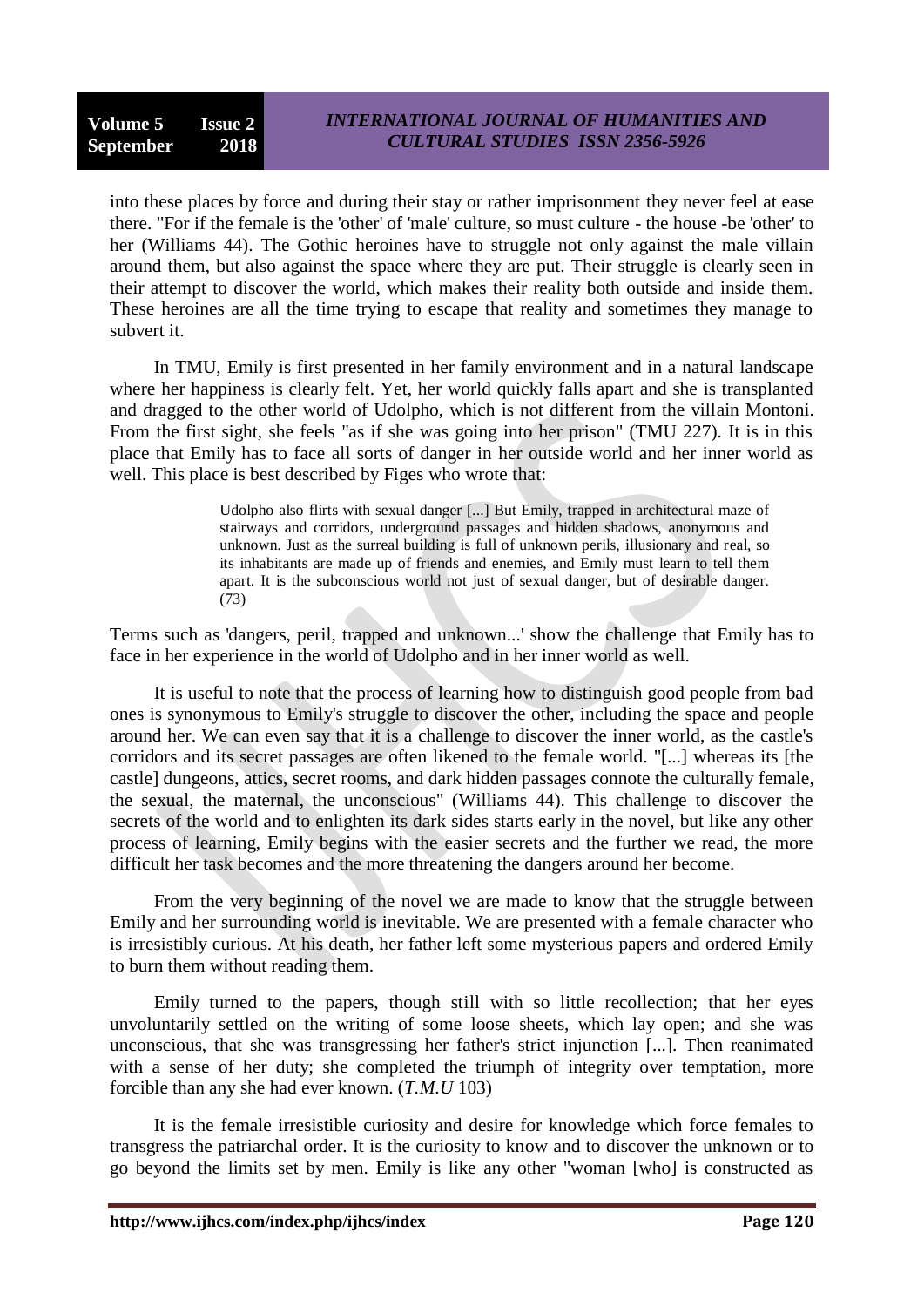'naturally curious in the Bluebeard tale and [her] story centers on the conflict between the irresistible force of female curiosity and patriarchal law" (Du Maurier 105). The Bluebeard tale mentioned here might be the best illustration of the inevitable conflict between the curious female and the male order. It is the story of a wife who despite her husband's warnings, could not resist the temptation of discovering the secret of the forbidden door behind which she discovered the bodies of Bluebeard's murdered wives.

> After a month of marriage the bridegroom departs 'to take a country journey... about affairs of great consequence'. Leaving his wife with keys to every door, and a strict prohibition that forbids only one of them to her: he tells her that if she uses the key to that door he will punish her in terrible but unspecified ways. Despite this stern injunction, however, his wife cannot resist the temptation to explore all her husband's possessions and to learn what secret he wishes to conceal from her. She opens the door and discovers the bodies of Bluebeards' murdered wives. (Williams 40)

However, it is worth saying that unlike those murdered wives, this curious wife, as Williams explains, was not murdered by Bluebeard; on the contrary she managed to kill him, inherited his fortune which she spent wisely and married another man with whom she lived in happiness. It is a clear didactic message that teaches women that being curious to the point of transgressing the male order is no crime; on the contrary it could be the most certain way to happiness. However, Williams argues that Emily's curiosity never leads her to destroy the other. It is "a desire to comprehend the other rather than to mount an implacable rebellion against it [. . .]. When she takes the lamp and enters the shadowy chamber she is enacting a process of 'enlightenment'" (*T.M.U* 160). This reveals Radcliffe's viewpoint about the male/female conflict which lies in understanding the other rather than eliminating him.

This desire to understand the other, to discover the world and to know one's inner self is clearly manifested by Emily from the time she arrives at Udolpho:

> '0! do not go in there, ma' amselle;' said Annette, 'you will only lose yourself further! "Bring the light forward,' said Emily, 'we may possibly find our way through these rooms. [...] 'Why do you hesitate?' said Emily, Let me see wither this room leads'. (*T.M.U* 232)

The fear expressed by Annette who represents here the voice of the conventional wisdom, is faced by Emily's determination to move forward with her lamp, to enlighten the darkness around her and to see where that way leads. In her act she at the same time transgresses the patriarchal order by going beyond the limits set by males, and she is also exploring her inner world still unknown to her.

The association of women with houses and rooms is frequently used in literature: "Women themselves have often, of course, been described or imagined as houses" (Gilbert and Gubar 88). Figes, too, gives the example of a heroine who rebels against her master and is locked in a red room. "The room is the hidden, crimson inner space of woman's sexuality [...]" (128). It is, thus, a double edged process of enlightenment through which Emily tries to discover the unknown. No mystery resists her curiosity. She unfolds all secrets. She discovers the identity of the woman upon whose portrait her father wept before his death and the identity of Laurentini who murdered her aunt. And even the would-be horrors of dead bodies of Udolpho turn out to be mere wax figures. She even manages to overcome the hardships imposed on her by all the males of Udolpho. While she lives under a constant fear of sexual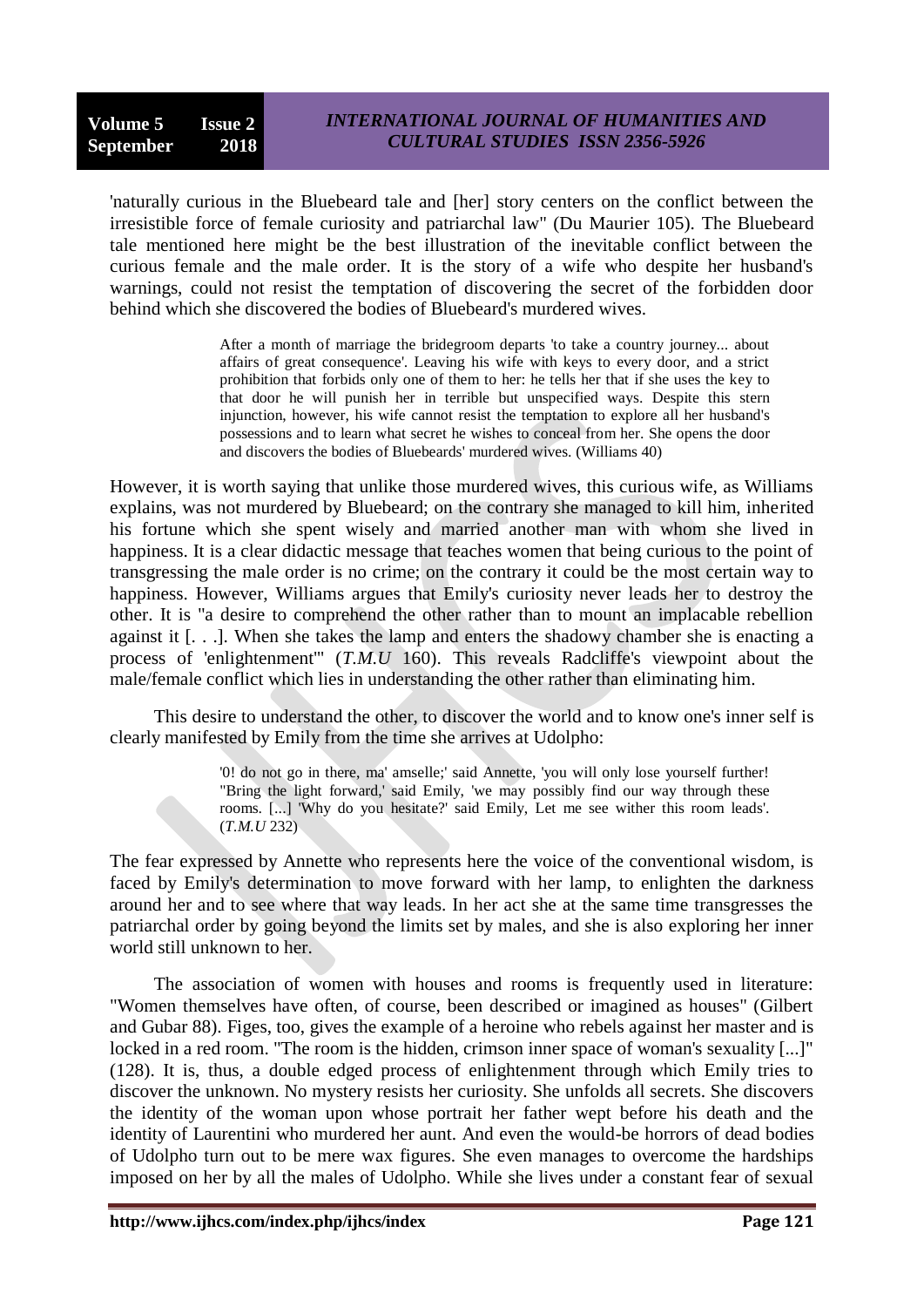rape at the beginning of her sojourn at Udolpho to the point that she faints in front of any potential sexual threat, towards the end of the novel, Emily shows a clear ability to master the threatening males and she even manages to reform Valancourt.

This process of enlightenment is so successful, that Emily manages not only to understand the surrounding environment, which was once a threatening prison, but she can even possess that space, as in the end she becomes the owner of Udolpho. She also manages to overcome the difficulties of her inner world. She escapes temptation and uses reason to determine her own fate. She is ultimately, rewarded with the long cherished happiness.

Again, the didactic message of Radcliffe is made clear. Her heroine is the opposite image of what Plato described: "take the following parable of education and ignorance as a picture of the condition of our nature. Imagine mankind as dwelling in an underground cave..." (qtd. in Gilbert and Gubar 93).

Radcliffe's heroine cannot be that woman of the Tunisian cave described by Simone de Beauvoir:

> I recall seeing in a primitive village of Tunisia a subterranean cavern in which four women were squatting: the old one-eyed and toothless wife, her face horribly devastated, was cooking dough on a small brazier in the midst of an acrid smoke, two wives somewhat younger, but almost as disfigured, were lulling children in their armsone was giving suck; seated before a loom, a young idol magnificently decked out in silk, gold, and silver was knotting wool. As I left this gloomy cave - kingdom of immanence, womb and tomb in the corridor leading upward toward the light of day I passed the male, dressed in white, well groomed, smiling, sunny. He was returning from the market place where he had discussed world affairs with other men. (94)

This is the whole difference between the stereotypical female placed in the underground cave, while the male cornes back from the market place. The female is silent, whereas the male discusses. The females are preoccupied with housework and child-rearing and the male thinks about world affairs. Even in their appearance the females are disfigured whereas the male is sunny and smiling. Radcliffe, like de Beauvoir, rejects that image of the female and presents us with Emily who subverts the whole patriarchal order, starting from her inner world, through a process of enlightenment, leading to her emancipation.